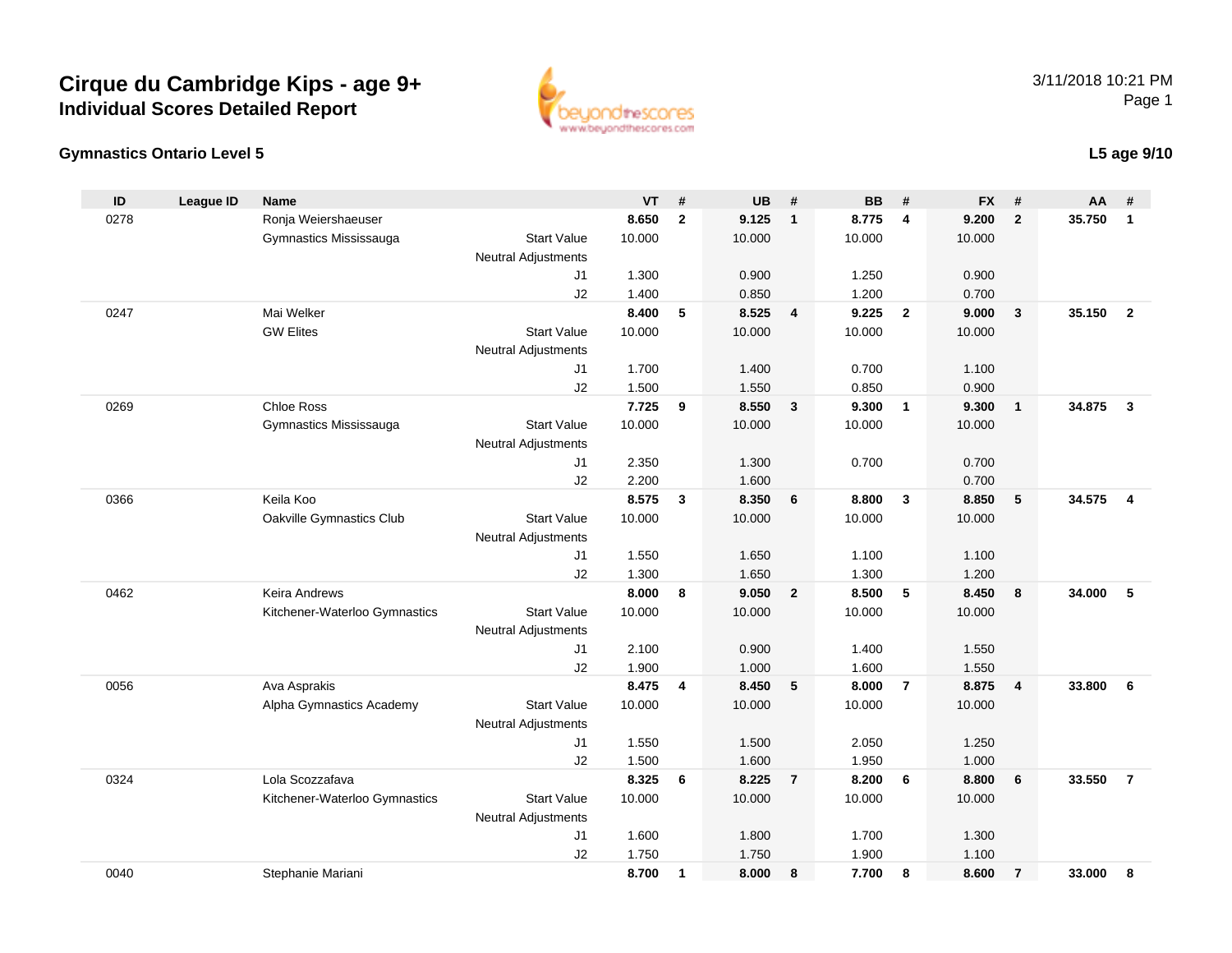

3/11/2018 10:21 PMPage 2

|      | All Star Sports Centre   | <b>Start Value</b><br><b>Neutral Adjustments</b> | 10.000 | 10.000    | 10.000   |     | 10.000 |     |        |   |  |
|------|--------------------------|--------------------------------------------------|--------|-----------|----------|-----|--------|-----|--------|---|--|
|      |                          | J1                                               | . .300 | 1.900     | 2.250    |     | 1.300  |     |        |   |  |
|      |                          | J2                                               | .300   | 2.100     | 2.350    |     | 1.500  |     |        |   |  |
| 0055 | Mckenna Anger            |                                                  | 8.275  | $6.600$ 9 | 7.675    | - 9 | 7.950  | - 9 | 30.500 | 9 |  |
|      | Alpha Gymnastics Academy | <b>Start Value</b>                               | 10.000 | 10.000    | 10.000   |     | 10.000 |     |        |   |  |
|      |                          | <b>Neutral Adjustments</b>                       |        |           | $-0.100$ |     |        |     |        |   |  |
|      |                          | J1                                               | 1.750  | 3.400     | 2.200    |     | 1.900  |     |        |   |  |
|      |                          | J2                                               | 700، ا | 3.400     | 2.250    |     | 2.200  |     |        |   |  |

#### **Gymnastics Ontario Level 5**

| ID   | League ID | <b>Name</b>              |                            | <b>VT</b> | #                        | <b>UB</b> | #                        | <b>BB</b> | #                        | <b>FX</b> | #                        | <b>AA</b> | #                        |
|------|-----------|--------------------------|----------------------------|-----------|--------------------------|-----------|--------------------------|-----------|--------------------------|-----------|--------------------------|-----------|--------------------------|
| 0300 |           | Amelia Cronkwright       |                            | X.XXX     | $\overline{\phantom{a}}$ | X.XXX     | $\overline{\phantom{a}}$ | X.XXX     | $\overline{\phantom{a}}$ | X.XXX     | $\overline{\phantom{a}}$ | 0.000     | $\overline{\phantom{a}}$ |
| 0236 |           | Haley McLennan           |                            | 8.700     | 4                        | 9.175     | $\overline{1}$           | 9.225     | $\overline{1}$           | 8.725     | $\mathbf{3}$             | 35.825    | $\mathbf{1}$             |
|      |           | <b>GW Elites</b>         | <b>Start Value</b>         | 10.000    |                          | 10.000    |                          | 10.000    |                          | 10.000    |                          |           |                          |
|      |           |                          | <b>Neutral Adjustments</b> |           |                          |           |                          |           |                          |           |                          |           |                          |
|      |           |                          | J1                         | 1.300     |                          | 0.800     |                          | 0.700     |                          | 1.200     |                          |           |                          |
|      |           |                          | J2                         | 1.300     |                          | 0.850     |                          | 0.850     |                          | 1.350     |                          |           |                          |
| 0373 |           | Emma Zhang               |                            | 9.150     | 1                        | 8.700     | $\overline{\mathbf{3}}$  | 8.525     | $\overline{\mathbf{3}}$  | 9.025     | $\mathbf{1}$             | 35.400    | $\overline{2}$           |
|      |           | Oakville Gymnastics Club | <b>Start Value</b>         | 10.000    |                          | 10.000    |                          | 10.000    |                          | 10.000    |                          |           |                          |
|      |           |                          | <b>Neutral Adjustments</b> |           |                          |           |                          |           |                          |           |                          |           |                          |
|      |           |                          | J1                         | 0.800     |                          | 1.200     |                          | 1.450     |                          | 0.950     |                          |           |                          |
|      |           |                          | J2                         | 0.900     |                          | 1.400     |                          | 1.500     |                          | 1.000     |                          |           |                          |
| 0244 |           | Olivia Stachow           |                            | 8.300     | 5                        | 8.725     | $\overline{\mathbf{2}}$  | 9.150     | $\overline{\mathbf{2}}$  | 8.700     | $\overline{4}$           | 34.875    | $\mathbf{3}$             |
|      |           | <b>GW Elites</b>         | <b>Start Value</b>         | 10.000    |                          | 10.000    |                          | 10.000    |                          | 10.000    |                          |           |                          |
|      |           |                          | <b>Neutral Adjustments</b> |           |                          |           |                          |           |                          |           |                          |           |                          |
|      |           |                          | J1                         | 1.700     |                          | 1.250     |                          | 0.850     |                          | 1.500     |                          |           |                          |
|      |           |                          | J2                         | 1.700     |                          | 1.300     |                          | 0.850     |                          | 1.100     |                          |           |                          |
| 0046 |           | Maya Przedmojski         |                            | 9.000     | $\overline{2}$           | 8.350     | $-5$                     | 8.125     | $\overline{4}$           | 8.900     | $\overline{2}$           | 34.375    | $\overline{4}$           |
|      |           | All Star Sports Centre   | <b>Start Value</b>         | 10.000    |                          | 10.000    |                          | 10.000    |                          | 10.000    |                          |           |                          |
|      |           |                          | <b>Neutral Adjustments</b> |           |                          |           |                          |           |                          |           |                          |           |                          |
|      |           |                          | J1                         | 0.950     |                          | 1.600     |                          | 1.900     |                          | 1.200     |                          |           |                          |
|      |           |                          | J2                         | 1.050     |                          | 1.700     |                          | 1.850     |                          | 1.000     |                          |           |                          |
| 0137 |           | Lauryn Mccrudden         |                            | 8.900     | 3                        | 8.475     | $\overline{4}$           | 7.700     | 5                        | 7.200     | 5                        | 32.275    | 5                        |
|      |           | Cambridge Kips           | <b>Start Value</b>         | 10.000    |                          | 10.000    |                          | 10.000    |                          | 10.000    |                          |           |                          |
|      |           |                          | <b>Neutral Adjustments</b> |           |                          |           |                          |           |                          |           |                          |           |                          |
|      |           |                          | J1                         | 1.000     |                          | 1.600     |                          | 2.350     |                          | 3.000     |                          |           |                          |
|      |           |                          | J2                         | 1.200     |                          | 1.450     |                          | 2.250     |                          | 2.600     |                          |           |                          |

**L5 age 11**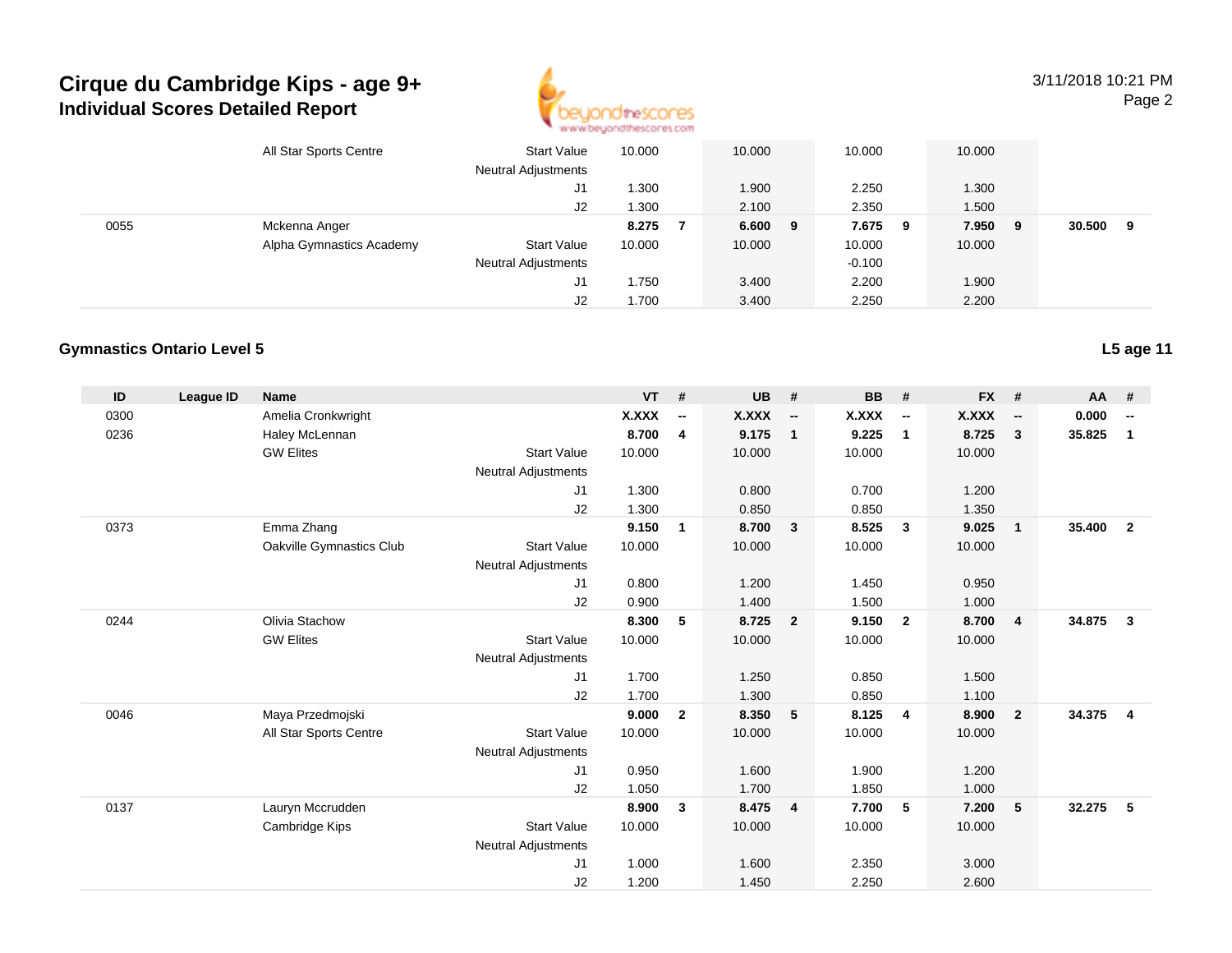

#### **Gymnastics Ontario Level 5**

| ID   | <b>League ID</b> | <b>Name</b>                   |                            | <b>VT</b>      | #                       | <b>UB</b>      | #                       | <b>BB</b>      | #                       | <b>FX</b>      | #              | $AA$ # |                |
|------|------------------|-------------------------------|----------------------------|----------------|-------------------------|----------------|-------------------------|----------------|-------------------------|----------------|----------------|--------|----------------|
| 0369 |                  | Emilie Spooner-D'Souza        |                            | 8.800          | $\overline{2}$          | 8.850          | $\mathbf{1}$            | 9.150          | $\mathbf{1}$            | 9.475          | $\mathbf{1}$   | 36.275 | $\mathbf{1}$   |
|      |                  | Oakville Gymnastics Club      | <b>Start Value</b>         | 10.000         |                         | 10.000         |                         | 10.000         |                         | 10.000         |                |        |                |
|      |                  |                               | <b>Neutral Adjustments</b> |                |                         |                |                         |                |                         |                |                |        |                |
|      |                  |                               | J1                         | 1.250          |                         | 1.100          |                         | 0.800          |                         | 0.550          |                |        |                |
|      |                  |                               | J2                         | 1.150          |                         | 1.200          |                         | 0.900          |                         | 0.500          |                |        |                |
| 0233 |                  | Erin Maciejowski              |                            | 9.200          | $\overline{1}$          | 8.800          | $\overline{2}$          | 8.500          | $\overline{\mathbf{3}}$ | 8.675          | $\overline{4}$ | 35.175 | $\overline{2}$ |
|      |                  | <b>GW Elites</b>              | <b>Start Value</b>         | 10.000         |                         | 10.000         |                         | 10.000         |                         | 10.000         |                |        |                |
|      |                  |                               | <b>Neutral Adjustments</b> |                |                         |                |                         | $-0.100$       |                         |                |                |        |                |
|      |                  |                               | J <sub>1</sub>             | 0.850          |                         | 1.100          |                         | 1.300          |                         | 1.250          |                |        |                |
| 0361 |                  | Olja Bobic                    | J2                         | 0.750<br>8.700 | 3                       | 1.300<br>8.200 | 5                       | 1.500<br>9.025 | $\overline{\mathbf{2}}$ | 1.400<br>8.950 | $\overline{2}$ | 34.875 | $\mathbf{3}$   |
|      |                  | Oakville Gymnastics Club      | <b>Start Value</b>         | 10.000         |                         | 10.000         |                         | 10.000         |                         | 10.000         |                |        |                |
|      |                  |                               | <b>Neutral Adjustments</b> |                |                         |                |                         |                |                         |                |                |        |                |
|      |                  |                               | J1                         | 1.400          |                         | 1.750          |                         | 0.900          |                         | 1.000          |                |        |                |
|      |                  |                               | J2                         | 1.200          |                         | 1.850          |                         | 1.050          |                         | 1.100          |                |        |                |
| 0234 |                  | <b>Lily Maillet</b>           |                            | 8.325          | $\overline{\mathbf{4}}$ | 8.400          | $\overline{\mathbf{3}}$ | 8.375          | $\overline{4}$          | 8.450          | 6              | 33.550 | $\overline{4}$ |
|      |                  | <b>GW Elites</b>              | <b>Start Value</b>         | 10.000         |                         | 10.000         |                         | 10.000         |                         | 10.000         |                |        |                |
|      |                  |                               | <b>Neutral Adjustments</b> |                |                         |                |                         | $-0.100$       |                         |                |                |        |                |
|      |                  |                               | J1                         | 1.650          |                         | 1.600          |                         | 1.400          |                         | 1.500          |                |        |                |
|      |                  |                               | J2                         | 1.700          |                         | 1.600          |                         | 1.650          |                         | 1.600          |                |        |                |
| 0325 |                  | Alyssa Shoemaker              |                            | 7.775          | 6                       | 8.225          | $\overline{\mathbf{4}}$ | 8.275          | 5                       | 8.700          | $\mathbf{3}$   | 32.975 | 5              |
|      |                  | Kitchener-Waterloo Gymnastics | <b>Start Value</b>         | 10.000         |                         | 10.000         |                         | 10.000         |                         | 10.000         |                |        |                |
|      |                  |                               | <b>Neutral Adjustments</b> |                |                         |                |                         |                |                         |                |                |        |                |
|      |                  |                               | J1                         | 2.350          |                         | 1.850          |                         | 1.600          |                         | 1.200          |                |        |                |
|      |                  |                               | J2                         | 2.100          |                         | 1.700          |                         | 1.850          |                         | 1.400          |                |        |                |
| 0026 |                  | Simone Hernandez              |                            | 8.325          | $\overline{\mathbf{4}}$ | 6.900          | 6                       | 7.075          | $\overline{7}$          | 8.500          | 5              | 30.800 | 6              |
|      |                  | All Star Sports Centre        | <b>Start Value</b>         | 10.000         |                         | 10.000         |                         | 10.000         |                         | 10.000         |                |        |                |
|      |                  |                               | <b>Neutral Adjustments</b> |                |                         |                |                         | $-0.100$       |                         |                |                |        |                |
|      |                  |                               | J1                         | 1.700          |                         | 3.100          |                         | 2.850          |                         | 1.600          |                |        |                |
| 0280 |                  | <b>Hadley Diskos</b>          | J2                         | 1.650<br>8.050 | 5                       | 3.100<br>5.650 | $\overline{7}$          | 2.800<br>7.400 | 6                       | 1.400<br>8.300 | $\overline{7}$ | 29.400 | $\overline{7}$ |
|      |                  | Hamilton Mountain Gymnastics  | <b>Start Value</b>         | 10.000         |                         | 10.000         |                         | 10.000         |                         | 10.000         |                |        |                |
|      |                  | Centre                        |                            |                |                         |                |                         |                |                         |                |                |        |                |
|      |                  |                               | <b>Neutral Adjustments</b> |                |                         |                |                         | $-0.100$       |                         |                |                |        |                |
|      |                  |                               | J1                         | 2.000          |                         | 4.400          |                         | 2.500          |                         | 1.700          |                |        |                |

### **L5 age 12**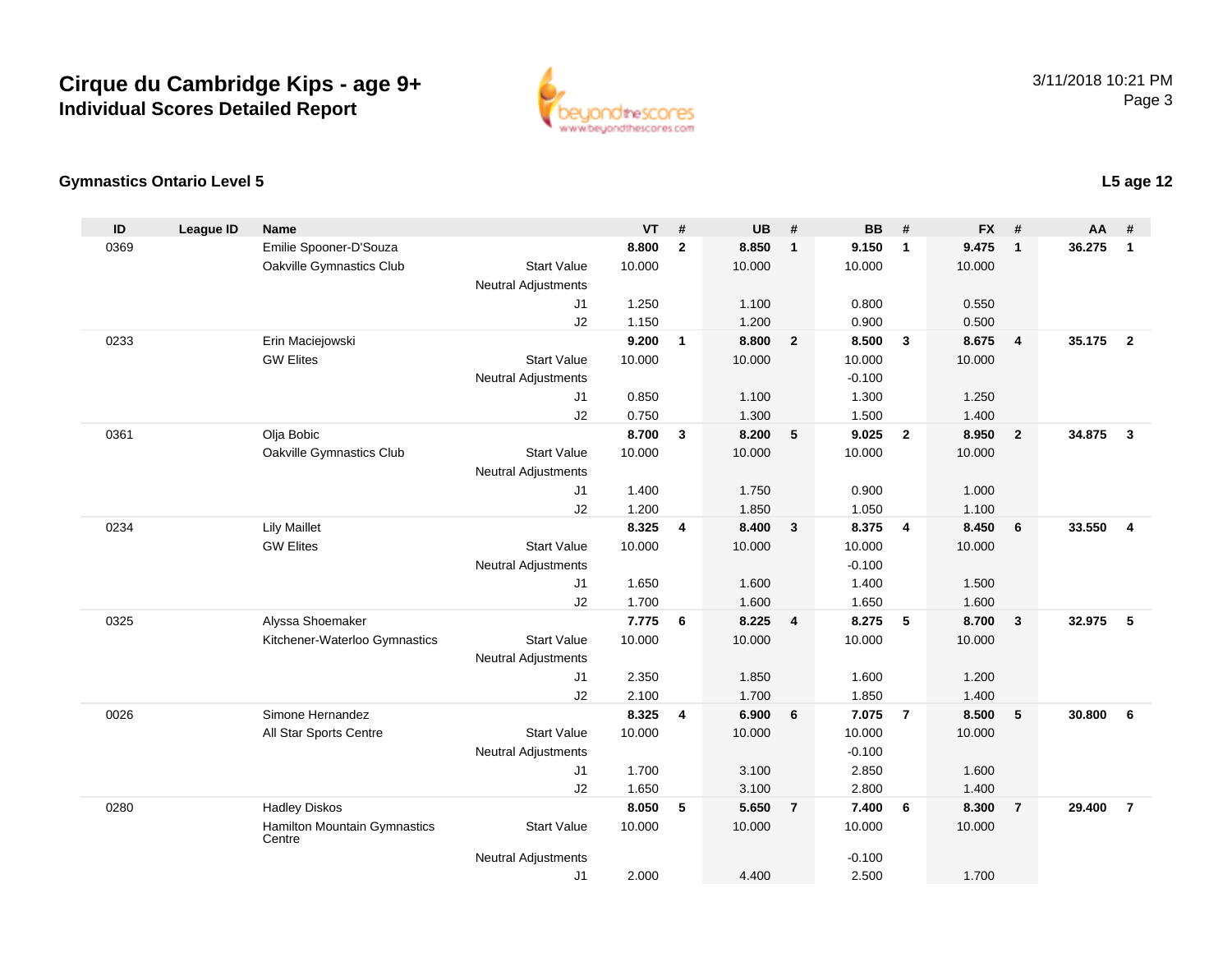

#### **Gymnastics Ontario Level 5L5 age 13**

| ID   | <b>League ID</b> | Name                       |                            | <b>VT</b> | $\pmb{\#}$               | <b>UB</b>    | #                        | <b>BB</b> | #                        | <b>FX</b>    | #                        | AA     | #                        |
|------|------------------|----------------------------|----------------------------|-----------|--------------------------|--------------|--------------------------|-----------|--------------------------|--------------|--------------------------|--------|--------------------------|
| 0235 |                  | <b>Riley McKinnon</b>      |                            | X.XXX     | $\overline{\phantom{a}}$ | <b>X.XXX</b> | $\overline{\phantom{a}}$ | X.XXX     | $\overline{\phantom{a}}$ | <b>X.XXX</b> | $\overline{\phantom{a}}$ | 0.000  | $\overline{\phantom{a}}$ |
| 0186 |                  | Chyann Hill                |                            | 9.600     | $\mathbf{1}$             | 8.650        | $\overline{2}$           | 9.050     | $\overline{2}$           | 8.800        | $\overline{4}$           | 36.100 | $\mathbf{1}$             |
|      |                  | <b>Grand River Gymmies</b> | <b>Start Value</b>         | 10.000    |                          | 10.000       |                          | 10.000    |                          | 10.000       |                          |        |                          |
|      |                  |                            | <b>Neutral Adjustments</b> |           |                          |              |                          | $-0.100$  |                          |              |                          |        |                          |
|      |                  |                            | J1                         | 0.400     |                          | 1.350        |                          | 0.750     |                          | 1.300        |                          |        |                          |
|      |                  |                            | J2                         | 0.400     |                          | 1.350        |                          | 0.950     |                          | 1.100        |                          |        |                          |
| 0240 |                  | Alicia Robertson           |                            | 8.800     | 3                        | 7.750        | 5                        | 9.225     | $\overline{\mathbf{1}}$  | 8.825        | $\mathbf{3}$             | 34.600 | $\overline{2}$           |
|      |                  | <b>GW Elites</b>           | <b>Start Value</b>         | 10.000    |                          | 10.000       |                          | 10.000    |                          | 10.000       |                          |        |                          |
|      |                  |                            | <b>Neutral Adjustments</b> |           |                          |              |                          |           |                          |              |                          |        |                          |
|      |                  |                            | J1                         | 1.300     |                          | 2.250        |                          | 0.700     |                          | 1.350        |                          |        |                          |
|      |                  |                            | J2                         | 1.100     |                          | 2.250        |                          | 0.850     |                          | 1.000        |                          |        |                          |
| 0437 |                  | Stephanie Dundas           |                            | 7.875     | 6                        | 8.750        | $\overline{1}$           | 8.525     | $\overline{4}$           | 9.250        | $\mathbf{1}$             | 34.400 | $\mathbf{3}$             |
|      |                  | <b>Whitby Gymnastics</b>   | <b>Start Value</b>         | 10.000    |                          | 10.000       |                          | 10.000    |                          | 10.000       |                          |        |                          |
|      |                  |                            | <b>Neutral Adjustments</b> |           |                          |              |                          |           |                          |              |                          |        |                          |
|      |                  |                            | J1                         | 2.250     |                          | 1.200        |                          | 1.400     |                          | 0.900        |                          |        |                          |
|      |                  |                            | J2                         | 2.000     |                          | 1.300        |                          | 1.550     |                          | 0.600        |                          |        |                          |
| 0007 |                  | Calista Bouwmeester        |                            | 8.600     | 4                        | 7.800        | $\overline{4}$           | 9.050     | $\overline{2}$           | 8.875        | $\overline{2}$           | 34.325 | $\overline{4}$           |
|      |                  | All Star Sports Centre     | <b>Start Value</b>         | 10.000    |                          | 10.000       |                          | 10.000    |                          | 10.000       |                          |        |                          |
|      |                  |                            | <b>Neutral Adjustments</b> |           |                          |              |                          |           |                          |              |                          |        |                          |
|      |                  |                            | J1                         | 1.500     |                          | 2.300        |                          | 0.900     |                          | 1.300        |                          |        |                          |
|      |                  |                            | J2                         | 1.300     |                          | 2.100        |                          | 1.000     |                          | 0.950        |                          |        |                          |
| 0005 |                  | Olivia Beckett             |                            | 8.850     | $\overline{2}$           | 8.575        | $\overline{\mathbf{3}}$  | 7.625     | 5                        | 8.550        | 5                        | 33.600 | $-5$                     |
|      |                  | All Star Sports Centre     | <b>Start Value</b>         | 10.000    |                          | 10.000       |                          | 10.000    |                          | 10.000       |                          |        |                          |
|      |                  |                            | Neutral Adjustments        |           |                          |              |                          |           |                          |              |                          |        |                          |
|      |                  |                            | J1                         | 1.050     |                          | 1.350        |                          | 2.300     |                          | 1.500        |                          |        |                          |
|      |                  |                            | J2                         | 1.250     |                          | 1.500        |                          | 2.450     |                          | 1.400        |                          |        |                          |
| 0042 |                  | Amy Paterson               |                            | 8.025     | 5                        | 6.300        | 6                        | 8.925     | $\mathbf{3}$             | X.XXX        | $\overline{\phantom{a}}$ | 23.250 | 6                        |
|      |                  | All Star Sports Centre     | <b>Start Value</b>         | 10.000    |                          | 10.000       |                          | 10.000    |                          |              |                          |        |                          |
|      |                  |                            | Neutral Adjustments        |           |                          | $-0.300$     |                          |           |                          |              |                          |        |                          |
|      |                  |                            | J1                         | 2.000     |                          | 3.500        |                          | 1.100     |                          |              |                          |        |                          |
|      |                  |                            | J2                         | 1.950     |                          | 3.300        |                          | 1.050     |                          |              |                          |        |                          |